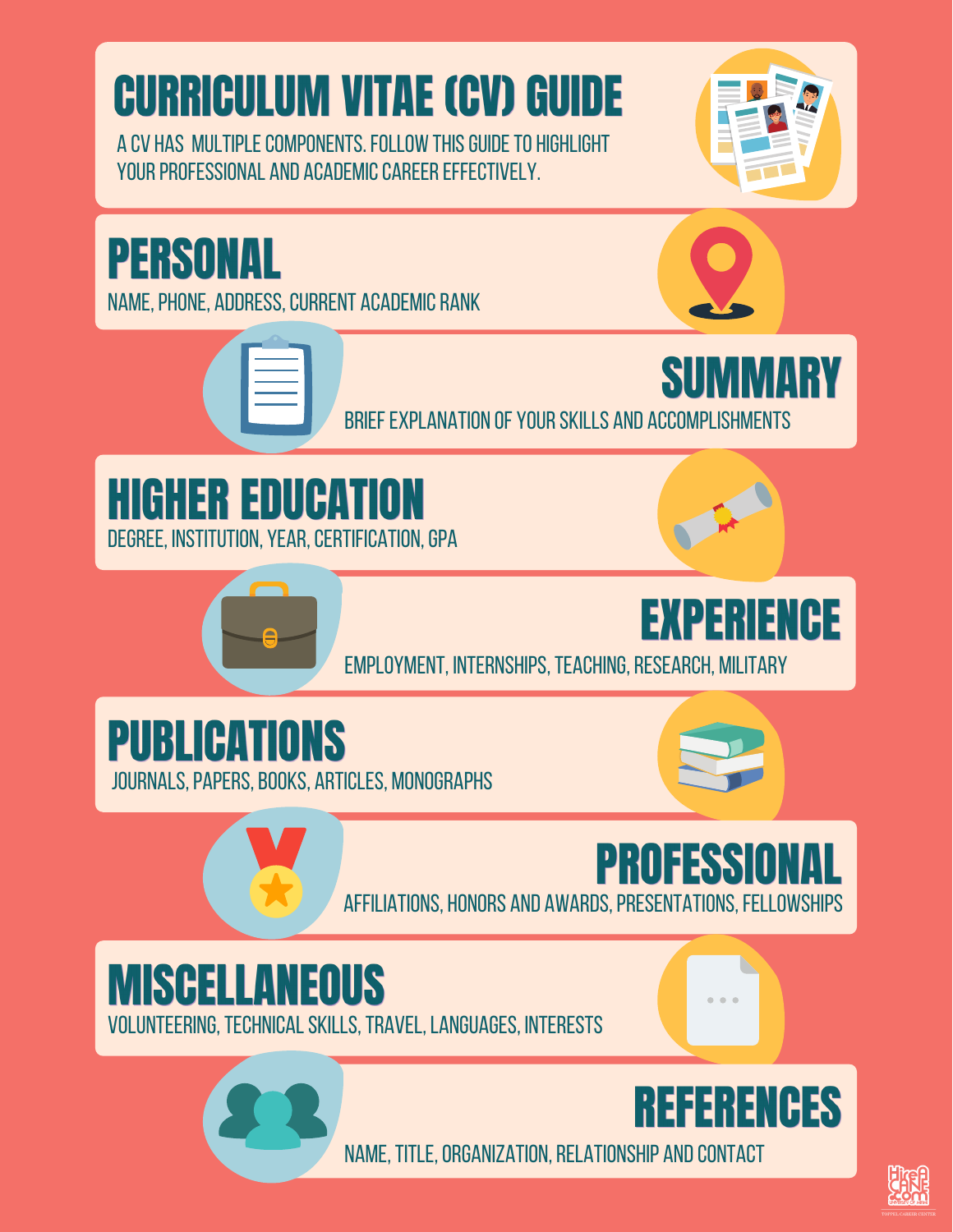# **Sebastian the Ibis**

5255 Ponce De Leon Blvd. Coral Gables, FL 33146 (305) 284-5451 toppel@miami.edu

## **Summary**

Mascot for the University of Miami with experience in promoting an organization and uplifting communities through teamwork, perseverance, and positivity.

# **Education**

## **University of Miami, Coral Gables, Florida**

Master's Degree, Sport Administration *May 1965*

## **University of Miami, Coral Gables, Florida**

Bachelor's Degree, Sport Administration

*May 1961*

# **Relevant Coursework:**

- Introduction to Sport Administration
- Elements of Sport Psychology
- Sport Facilities and Event Management
- Sport Marketing
- Essential Leadership in Sports and the Professions
- Sport Information Management
- Ethical Decision Making in Sport and the Professions
- Finance and Budget in Sport Administration
- Legal Aspects of Sport
- Problems and Issues in Sport Administration

## **Employment History**

## **University of Miami, Coral Gables, Florida**

Mascot, President Julio Frenk Represent the University of Miami as a symbol of courage and knowledge. *August 1957 - Present*

**1**

## **Internship Experience Watsco Center, Coral Gables Florida**

Water Boy, President Julio Frenk Provide refreshments to the Miami Hurricanes. *August 1956 - August 1957*

# **Licenses/Certifications**

- Certified in CPR
- Physical Therapy license